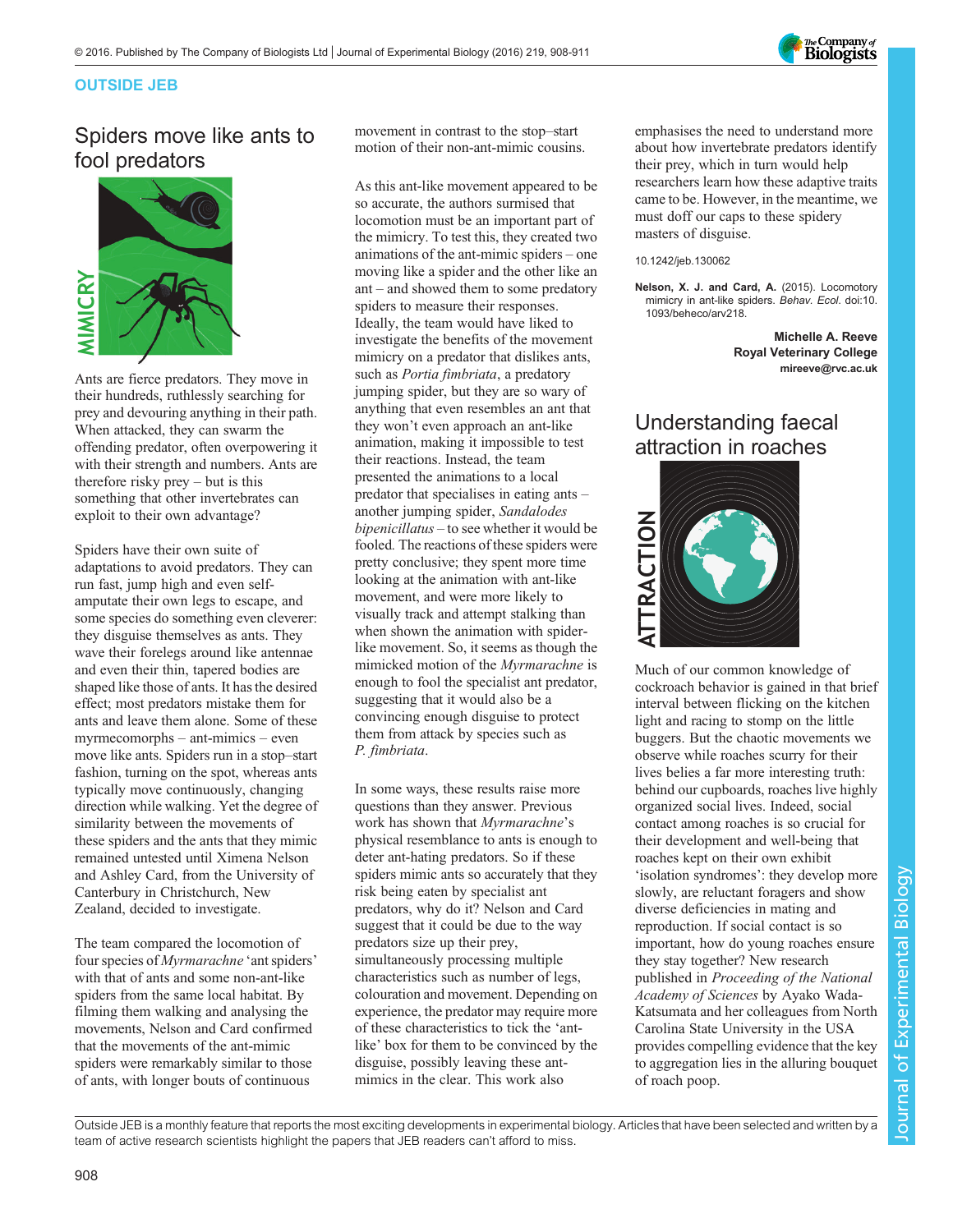It has long been known that faeces are potent attractants for developing roaches. But the source of the chemicals that coordinate aggregation had remained unknown. While most researchers argued that aggregation pheromones are produced by the cockroaches themselves, the North Carolina team considered a novel alternative: that the pheromones were instead derived from gut bacteria excreted into the roach faeces.

To test this idea, the team reared germfree roaches and then measured the attractiveness of their germ-free faeces to other roaches. In short, they didn't much like it. Irrespective of developmental stage, roaches significantly preferred extracts of 'normal' faeces to those isolated from sterile insects. But when uncontaminated roaches were recolonized with their endogenous microbial community, their faeces regained their appeal.

So what makes normal roach faeces so attractive? When the team compared the chemical profiles of normal with germfree poop, they identified a series of volatile compounds that were only found in the former. Furthermore, they could pin the production of a majority of these compounds to a set of six bacterial species that were resident in the cockroach guts. If these microbes were absent, or present with reduced diversity, test roaches lost their interest.

Cockroaches are some of our most pernicious pests. They carry disease, violate our food and (often) induce a general sense of queasy revulsion; we just don't like them, and we certainly don't want them in our homes. By understanding the factors that bring them together, Wada-Katsumata and colleagues hope to design a synthetic pheromone cocktail to bait roaches to their doom.

But this may be harder than it seems. Other researchers have also identified attractor compounds in roach faeces, but these only partially overlap with the volatiles discovered in this study. Moreover, the roaches in the present study didn't much care for the other chemical cocktail. At the moment it remains unclear whether this is due to the different methods used by different researchers, or to differences in the gut flora carried by different roach populations. If the latter,

are these differences manifest at the level of individual colonies, or of individual families? Can a good whiff of poop identify a parent, a sibling or a suitable mating partner? The approaches and insights developed in this work provide a clear path towards answering these questions.

10.1242/jeb.130047

[Wada-Katsumata, A., Zurek, L., Nalyanya, G.,](http://dx.doi.org/10.1073/pnas.1504031112) [Roelofs, W., Zhang, A. and Schal, C.](http://dx.doi.org/10.1073/pnas.1504031112) (2015) Gut [bacteria mediate aggregation in the German](http://dx.doi.org/10.1073/pnas.1504031112) cockroach. [Proc. Natl. Acad. Sci.](http://dx.doi.org/10.1073/pnas.1504031112) 112, [15678-15683.](http://dx.doi.org/10.1073/pnas.1504031112)

> Daniel E. Rozen University of Leiden d.e.rozen@biology.leidenuniv.nl

## Hot-blooded lizard illuminates endothermy origins



Understanding the evolution of endothermy in birds and mammals is a central question in evolutionary physiology, because thermal biology intertwines with numerous ecologically important life-history traits, such as body size and shape, foraging ranges, growth rates and the production of offspring. Theories about the selective drivers for the evolution of endothermy have been debated for decades, and include: the prevention of overheating during locomotion; expanded ability to sustain exercise; the generation of heat during digestion; and parental control of the reproductive environment. The discovery that a lizard (Salvator merianae) develops endothermy when arousing from hibernation and preparing to reproduce by growing gonads, mating and depositing yolk in their eggs, recently reported by Glenn Tattersall and colleagues in Science Advances, informs this debate in a number of ways.

The authors measured the environmental temperature and the body temperatures of adult male and female lizards weighing approximately 2 kg throughout the year. During the fall and winter, the lizards hibernate in underground burrows for 5–6 months. However, the researchers discovered that between days 160 and 180 of the hibernation fast, the night-time body temperature of both the males and females was raised markedly above the ambient temperature. At the end of the hibernation, the lizards resumed activity, basking during the day to supplement their own heat production and returning to the burrows at night. The team noticed that the lizards' body temperatures remained elevated throughout the night, by up to 10°C above the burrow temperature, during the period when they were preparing to reproduce, whereas at other times of the year the nocturnal body temperatures equilibrated with the burrow. And when the authors placed fasting adults that were prepared to reproduce in a thermostatically controlled chamber for 8 days, they learned that the lizards maintained a body temperature that was higher than that of their surroundings without the benefit of heat generated by digestion or the insulation of their burrows. However, when the lizards were disturbed, their body temperature fell, perhaps because of heat loss caused by increased blood flow to the limbs, skin, tail, head or other peripheral tissues. So heat production and the ability to regulate body temperature were not associated with either feeding or activity in this lizard.

The discovery that these lizards are able to maintain a body temperature that is greater than their surroundings is important in several ways. It refutes conventional wisdom, which holds that small animals that lack body insulation cannot raise body temperatures significantly, and complements previous work showing that, during reproduction, some species of python raise their body temperature up to 13°C above the surroundings when brooding eggs in insulated nests. It also shows that the ability to maintain a raised body temperature is not an oddity of one family of snake, but fits within a pattern of greater thermal stability during the reproductive period observed even in fully endothermic species, such as birds and mammals. Also, embryos are generally less tolerant of thermal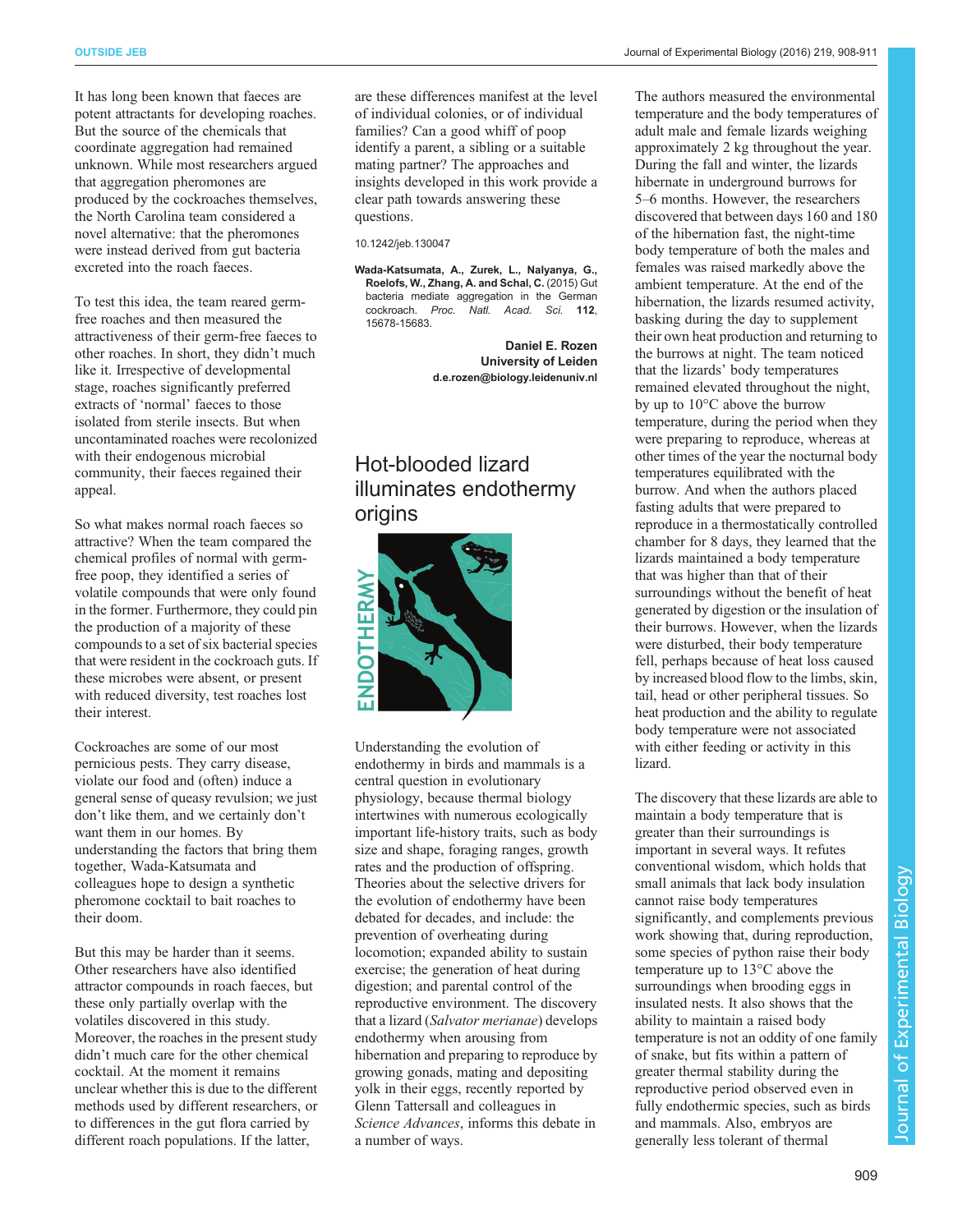fluctuations than adults, so it is not surprising to find strong selection for characteristics that confer thermal stability during development. Convergent evolution is one of the strongest lines of evidence for the significance of a characteristic; therefore, the discovery by Tattersall and colleagues of the convergent evolution of reproductive endothermy in this lizard supports the hypothesis that the same selective pressure drove the evolution of endothermy in birds and mammals.

10.1242/jeb.138156

[Tattersall, G. J., Milsom, B., Andrade, D., Abe, A.,](http://dx.doi.org/10.1126/sciadv.1500951) [Leite, C., Sanders, C. and Cadena, V.](http://dx.doi.org/10.1126/sciadv.1500951) (2016). [Seasonal reproductive endothermy in tegu](http://dx.doi.org/10.1126/sciadv.1500951) lizards. Sci. Adv. 2[, e1500951.](http://dx.doi.org/10.1126/sciadv.1500951)

> C. G. Farmer University of Utah cg.frmr@gmail.com

### Primed to fight: mom's meals make baby stronger



Expectant mothers have a long list of dietary dos and don'ts to worry about to give their babies the best start in life. Sushi, alcohol and raw eggs are all off the menu, and folic acid supplements suddenly become a necessity. The same appears to be true for the red flour beetle (Tribolium castaneum). Beetles that eat a diet contaminated with different species of bacteria produce eggs that are better primed to fight off bacterial pathogens, and recent research from Andreas Vilcinskas' laboratory at the Fraunhofer Institute for Molecular Biology and Applied Ecology in Giessen, Germany, shows us why.

Despite the earlier belief that invertebrates cannot mount an immune response, recent research has shown that invertebrates that encounter a pathogen such as a bacterium or fungus can

subsequently defend themselves against that type of pathogen. Even more surprisingly, this priming can be passed on to subsequent generations in a process called transgenerational immune priming (TGIP). Using the red flour beetle, which is a commonly used model organism, Vilcinskas and his team set out to test two possible mechanisms for transgenerational immunes priming: one in which different genes are activated or inactivated by changes in DNA methylation in the eggs, and a second in which the eggs are directly exposed to the bacteria in the mother's body.

The team first looked at changes in the expression of stress- and immune-related genes in eggs laid by parents that were fed three different types of bacteria, each with different cell walls: Escherichia coli, Micrococcus luteus and Pseudomonas entomophila. They found upregulation of these genes, which turned out to be specific to the bacteria that the parents had eaten, with the eggs responding most strongly to the diet that included M. luteus.

Next, the researchers decided to look at whether there were wholesale changes in how many genes were turned 'on' or 'off' in the eggs by measuring the amount of DNA methylation in the eggs of parents fed the different bacterial species. However, they found no differences among the eggs laid by moms with different diets, so they moved on to the second hypothesis: that the eggs themselves became contaminated with the bacteria that their parents consumed.

To test this theory, Vilcinskas and colleagues fed beetles a very special meal – E. coli attached to a fluorescing particle that the team could use to identify where bacteria ended up in the bodies of the mothers that had consumed the meal. Using fluorescent microscopy to track the location of the bacteria, they found that not only did E. coli translocate from the gut of the mother beetles to the fat body, but also that E. coli could be detected between the wall of the developing egg and the mother, as well as on the eggs in the oviduct. The researchers concluded that the eggs were primed for an immune response because they were exposed to bacterial pathogens from their mother's diet well before they were laid and exposed to the external world.

So it turns out that expectant red flour beetle mothers can arm their offspring to deal with pathogens long before they are laid by eating a diet that primes an immune response when bacteria that have been consumed reach unlaid eggs in the mother's body. And fathers can also influence their offspring's immune function, but how this occurs remains a mystery that the researchers hope to tackle sometime soon.

#### 10.1242/jeb.130054

[Knorr, E., Schmidtberg, H., Derya, A., Bingsohn,](http://dx.doi.org/10.1098/rsbl.2015.0885) L. and Vilcinskas, A. [\(2015\). Translocation of](http://dx.doi.org/10.1098/rsbl.2015.0885) [bacteria from the gut to the eggs triggers maternal](http://dx.doi.org/10.1098/rsbl.2015.0885) [transgenerational immune priming in](http://dx.doi.org/10.1098/rsbl.2015.0885) Tribolium castaneum. Biol. Lett. 11[, 20150885.](http://dx.doi.org/10.1098/rsbl.2015.0885)

> Katie Marshall University of British Columbia kmarshall@zoology.ubc.ca

# MMPs re-gift sight to zebrafish



When Prince Charming is blinded by his fall from Rapunzel's tower, her tears of joy restore his vision. In reality, losing one's sight is a life-long sentence because the human optic nerve – like most of the mammalian nervous system – has a limited capacity for self-repair. Yet there are many examples in the animal kingdom of growth and reinnervation of the central nervous system following injury. For example, zebrafish experience full functional recovery from optic nerve damage in as little as 3 weeks! What's their secret? Certainly there are many, but a group headed by Lieve Moons at the University of Leuven, Belgium, recently unlocked one. Their study, published in the Journal of Comparative Neurology, describes how a group of restructuring enzymes called matrix metalloproteinases (MMPs) work together to help the retina re-communicate with the brain after optic nerve damage.